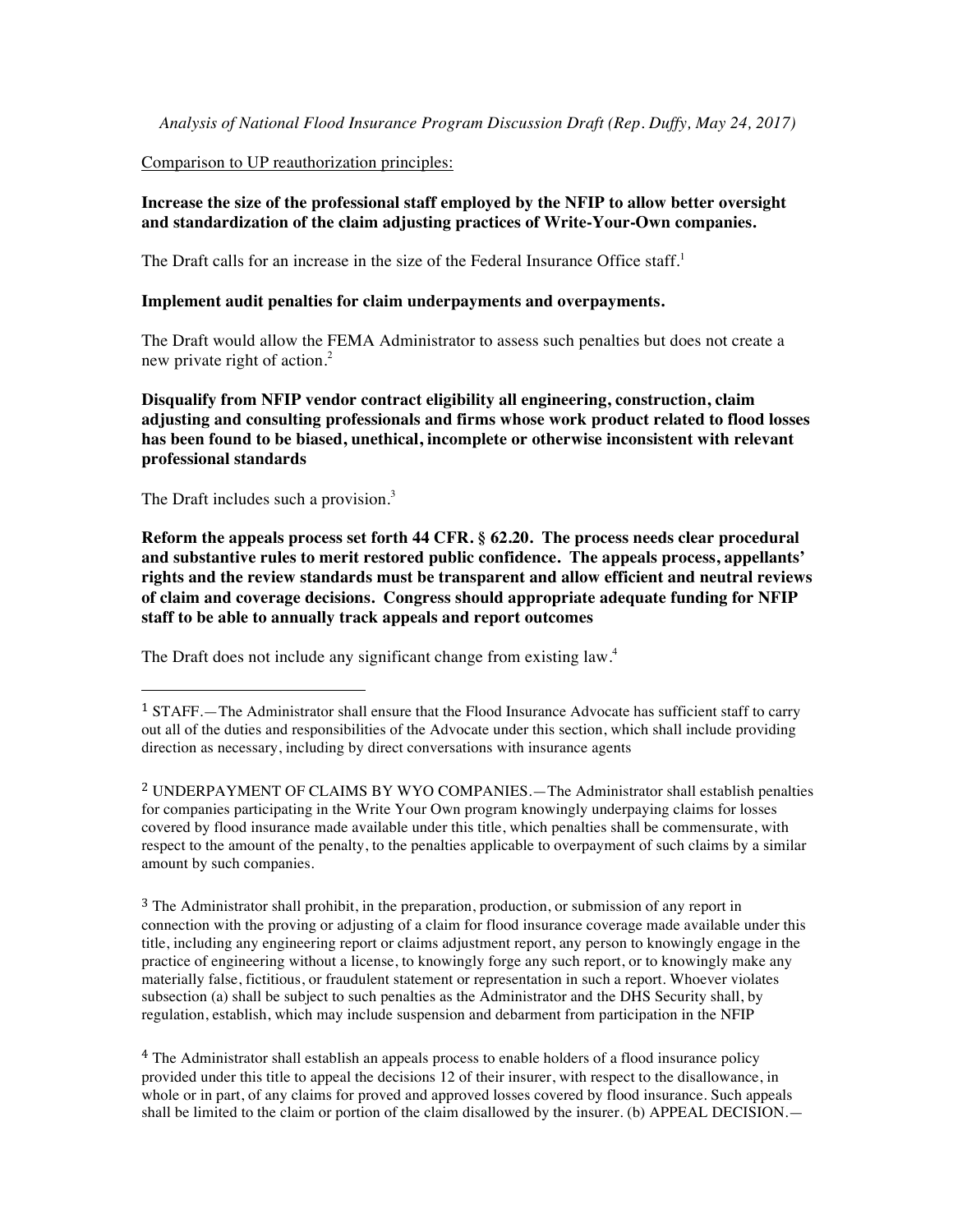# **Vendor, WYO, Independent Adjusting, administrative support and other consulting contracts with the NFIP shall be public documents.**

The Draft does not include such a statement.

#### **The NFIP should be reauthorized for a minimum of 10 years and the debt should be forgiven.**

The Draft alludes to a 5 year reauthorization<sup>5</sup> and does not endorse debt forgiveness.

# **Remove the ICC eligibility requirement of 50% or more so code compliance is covered, regardless of loss severity. Time and money is routinely wasted on disagreements over whether that threshold has been met.**

The Draft includes an option to buy  $$60,000$  in coverage<sup>6</sup> but still appears to require a substantial damage determination.

**Require an advance of at least 10% of available coverage within 30 days of the date of loss**

The Draft does not include such a statement.

**The current Standard Flood Insurance Policy only gives claimants 60 days to submit a complete, signed, sworn proof of loss document. This is too short a window and should be 90 days. The Federal Insurance Administrator has authority under 44 CFR § 61.13(d) to waive or grant extensions of this deadline. When he/she exercises discretion to extend the deadline beyond 90 days, notice of the extension shall be disseminated at least one week in advance of the original deadline. The proof of loss requirement shall be a notice requirement only. Policyholders shall have a minimum of 180 days from the date the proof of loss is due to submit the documentation substantiating their claim.**

The Draft does not include such a statement.

#### **Clarify that foundation damage is covered if it was proximately caused or exacerbated by the flood.**

The Draft authorizes a GAO study on cost of providing such coverage.<sup>7</sup>

<u> 1989 - Andrea Santa Andrea Andrea Andrea Andrea Andrea Andrea Andrea Andrea Andrea Andrea Andrea Andrea Andr</u>

<sup>5</sup> "Upon the expiration of the 5-year period beginning upon the enactment of the National Flood Insurance Program Policyholder Protection and Information Act of 2017"

<sup>6</sup> ''(A) PRIMARY COVERAGE.—Each policy for flood insurance coverage made available under this title shall provide coverage under this subsection having an aggregate liability for any single property of \$30,000. ''(B) ENHANCED COVERAGE.—The Administrator shall make additional coverage available under this subsection, in excess of the limit specified in subparagraph (A), having an aggregate liability for any single property of up to \$60,000.'

Upon a decision in an appeal under subsection (a), the Administrator shall provide the policyholder with a written appeal decision. The appeal decision shall explain the Administrator's determination to uphold or overturn the decision of the flood insurer. The Administrator may direct the flood insurer to take action necessary to resolve the appeal, to include re-inspection, re-adjustment, or payment, as appropriate. See existing law at: https://www.law.cornell.edu/cfr/text/44/62.20.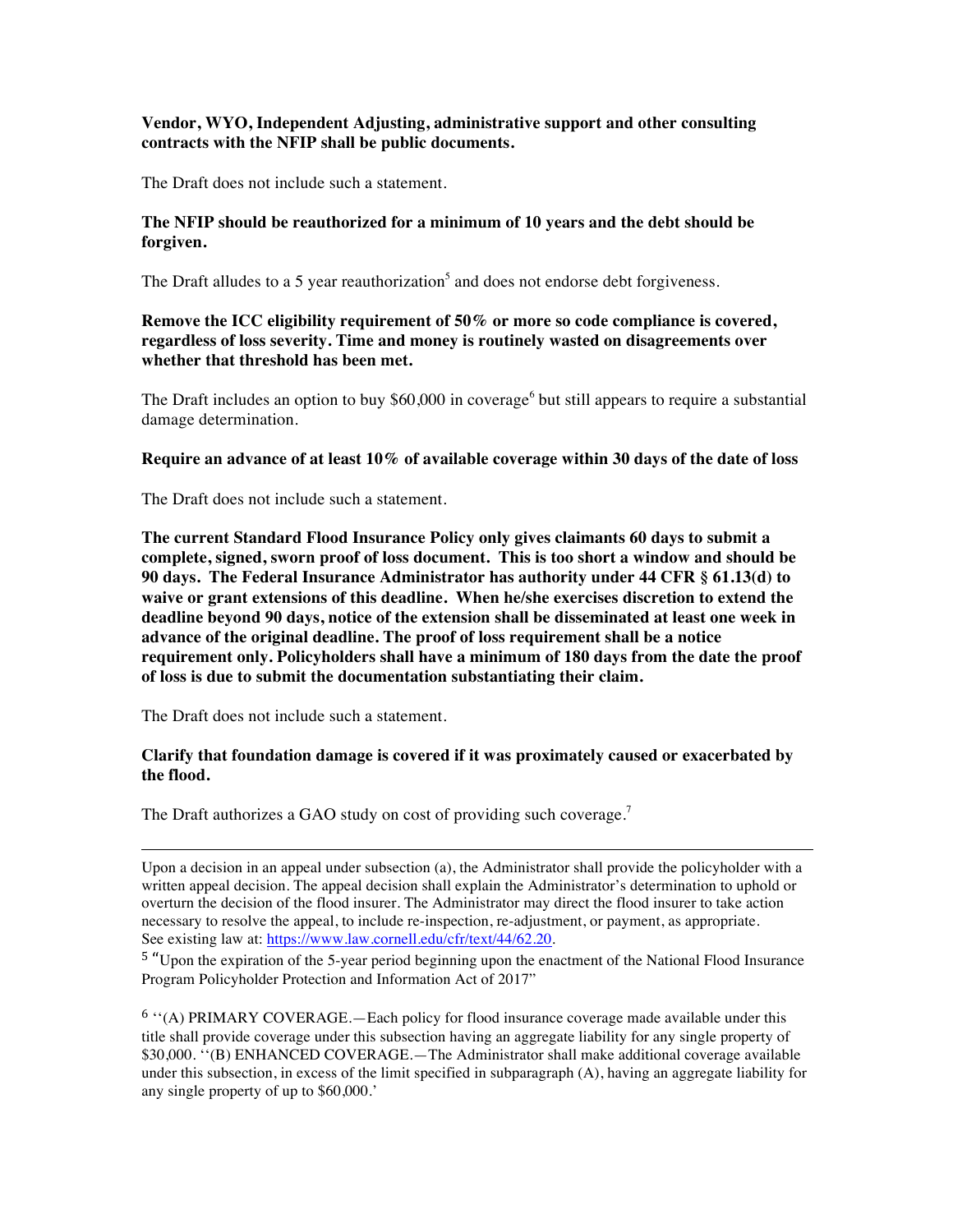**Congress should import at least two portions of California Insurance Code section 2071:**

### **• "Adjusters"**

**If within a 6-month period, the company assigns a third or subsequent adjuster to be primarily responsible for a claim, the insurer, in a timely manner, shall provide the insured with a written status report.**

The Draft does not include such a statement.

**•"Requirements in case loss occurs" that allows a claimant to access: …all documents that relate to the evaluation of damages, including, but not limited to, repair and replacement estimates and bids, appraisals, scopes of loss, drawings, plans, reports, third-party findings on the amount of loss, covered damages, and cost of repairs, and all other valuation, measurement, and loss adjustment calculations of the amount of loss, covered damage, and cost of repairs.** 

The Draft allows a policyholder to obtain unredacted copies of technical reports<sup>8</sup>

**Amend the National Flood Insurance Act ("NFIA") to remove the Federal Emergency Management Agency ("FEMA") and Write-Your-Own Insurers' ("WYO") immunity from liability for fully compensating victims of unfair flood claim practices. Numerous whistleblowers have identified that immunity as the most significant cause of poor flood claim handling. The statute of limitations must be subject to equitable tolling during the adjustment of the claim and should be for a minimum of two years from the date of the denial or partial denial, not the date of the loss. Currently, in disaster areas, if the proof of loss is extended, the statute of limitations is not tolled**.

The Draft only addresses litigation oversight and cost control.<sup>9</sup>

 $\alpha$ <sup>7</sup> The [GAO] shall conduct a study of the treatment, under flood insurance coverage made available under the National Flood Insurance Act, of earth movement and subsidence, including earth movement and subsidence caused by flooding, which shall include  $-$  (1) identification and analysis of the effects of such treatment on the National Flood Insurance Program and insureds under the program; (2) an assessment of the availability and affordability of coverage in the private insurance market for earth movement and subsidence caused by flooding; and (3) an assessment of the effects on the National Flood Insurance Program of covering earth movement and subsidence caused by flooding.

<u> 1989 - Andrea Santa Andrea Andrea Andrea Andrea Andrea Andrea Andrea Andrea Andrea Andrea Andrea Andrea Andr</u>

<sup>8</sup> [U]pon request by a policyholder, the Administrator shall provide a true, complete, and unredacted copy of any technical assistance report that the Administrator relied upon in adjusting and paying for any damage to or loss of property insured by the policyholder and covered by flood insurance made available under this title. Such disclosures shall be in addition to any other right of disclosure otherwise made available pursuant such section 552a or any other provision of law 552a: https://www.law.cornell.edu/uscode/text/5/552a

<sup>9</sup> OVERSIGHT.—The Administrator shall monitor 3 and oversee litigation conducted by Write Your Own companies arising under contracts for flood insurance sold pursuant to this title, to ensure that (1) litigation expenses are reasonable, appropriate, and cost-effective; and (2) Write Your Own companies comply with guidance and procedures established by the Administrator regarding the conduct of litigation.''(b) DENIAL OF REIMBURSEMENT FOR EXPENSES.—The Administrator may deny reimbursement for litigation expenses that are determined to be unreasonable, excessive, contrary to guidance issued by the Administrator, or outside the scope of any arrangement entered into with a Write Your Own company. ''(c) LITIGATION STRATEGY.—The Administrator may direct litigation strategy for claims arising under a